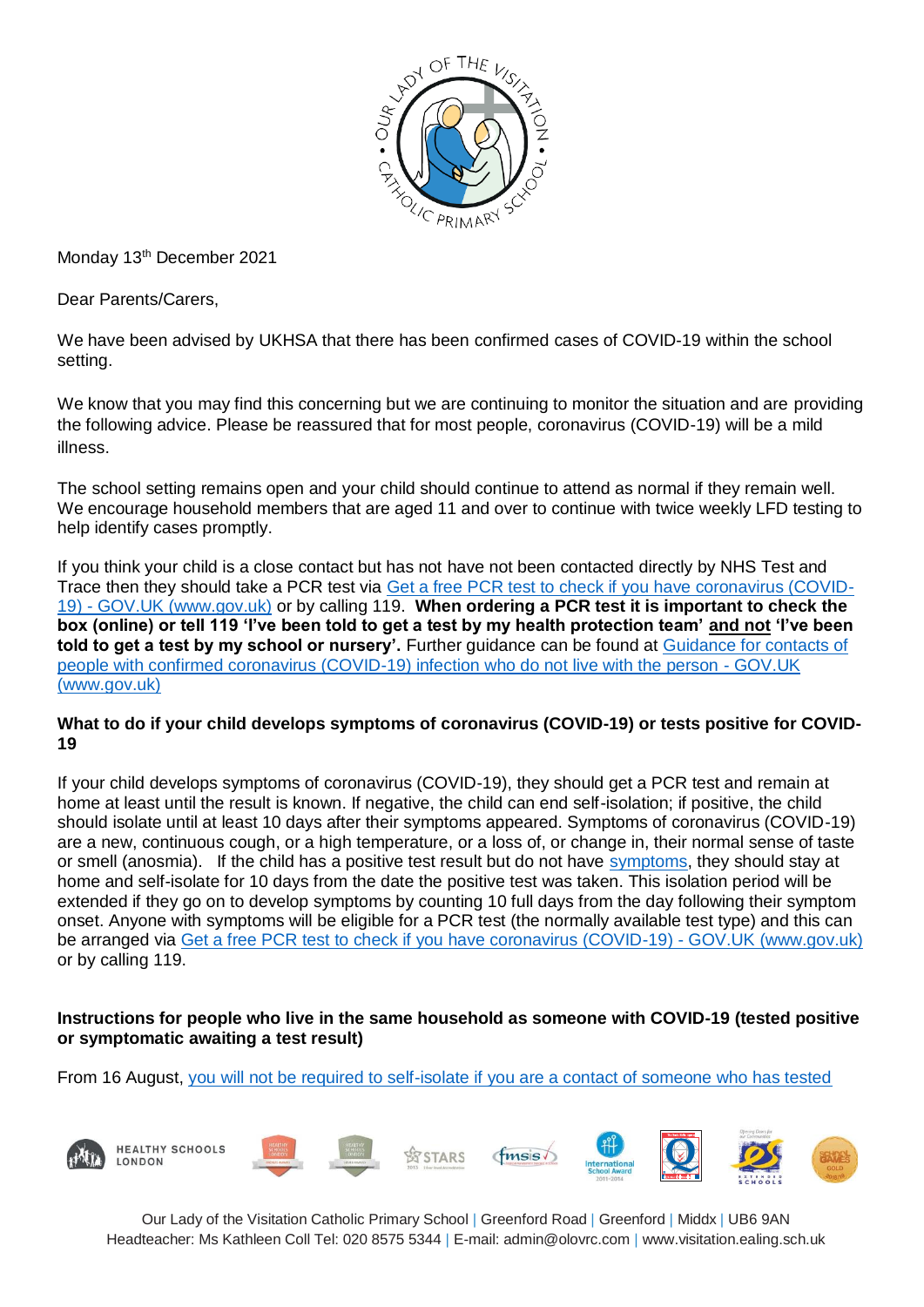

[positive for COVID-19](https://www.gov.uk/government/publications/covid-19-stay-at-home-guidance/stay-at-home-guidance-for-households-with-possible-coronavirus-covid-19-infection#exempt) and any of the following apply:

- you are fully vaccinated
- you are below the age of 18 years 6 months
- you have taken part in or are currently part of an approved COVID-19 vaccine trial
- you are not able to get vaccinated for medical reasons

Fully vaccinated means that you have been vaccinated with an MHRA approved COVID-19 vaccine in the UK, and at least 14 days have passed since you received the recommended doses of that vaccine.

NHS Test and Trace will contact you to let you know that you have been identified as a contact and check whether you are legally required to self-isolate. If you are not legally required to self-isolate, you will be provided with advice on testing and given guidance on preventing the spread of COVID-19. Even if you do not have symptoms, [you will be advised to have a](https://www.gov.uk/government/publications/covid-19-stay-at-home-guidance/stay-at-home-guidance-for-households-with-possible-coronavirus-covid-19-infection#PCR) PCR test as soon as possible.

**Any member of the household who is aged 18 years and 6 months or over and has only received one dose of COVID-19 vaccine or has not received any dose of the COVID-19 vaccination will still be required to self-isolate as household contact of a someone with COVID-19 symptoms awaiting testing and someone who has tested positive for COVID-19.** Please read the [stay at home guidance](https://www.gov.uk/government/publications/covid-19-stay-at-home-guidance) which provides information on this.

Household members who are not exempt from isolation as close contacts should not go to work, school/college/childcare/education setting or public areas, and exercise should be taken within the home. If you require help with buying groceries, other shopping or picking up medication, or walking a dog, you should ask friends or family. Alternatively, you can order your shopping online and medication by phone or online. Household members staying at home for 10 days will greatly reduce the overall amount of infection the household could pass on to others in the community.

You could be fined if you do not self-isolate following a notification by NHS Test and Trace. You may be entitled to a one-off payment of £500 through the [NHS Test and Trace Support Payment scheme](https://www.gov.uk/government/publications/test-and-trace-support-payment-scheme-claiming-financial-support/claiming-financial-support-under-the-test-and-trace-support-payment-scheme) if you are required to stay at home and self-isolate or you are the parent or guardian of a child who has been told to self-isolate.

Those who are [clinically extremely vulnerable](https://www.gov.uk/government/publications/guidance-on-shielding-and-protecting-extremely-vulnerable-persons-from-covid-19/guidance-on-shielding-and-protecting-extremely-vulnerable-persons-from-covid-19) should be supported to minimise their contact with other people in the household during this period, regardless of whether others have symptoms or not. **Instructions for household contacts who are not required to self-isolate from 16 August**

Even if you are vaccinated, you can still be infected with COVID-19 and pass it on to others. If you are identified as a contact of someone with COVID-19 but you are not required to self-isolate, you can help protect others by following the [guidance on how to stay safe and help prevent the spread.](https://www.gov.uk/guidance/covid-19-coronavirus-restrictions-what-you-can-and-cannot-do#keeping-yourself-and-others-safe) As well as getting a PCR test, you may also consider:

limiting close contact with other people outside your household, especially in enclosed spaces

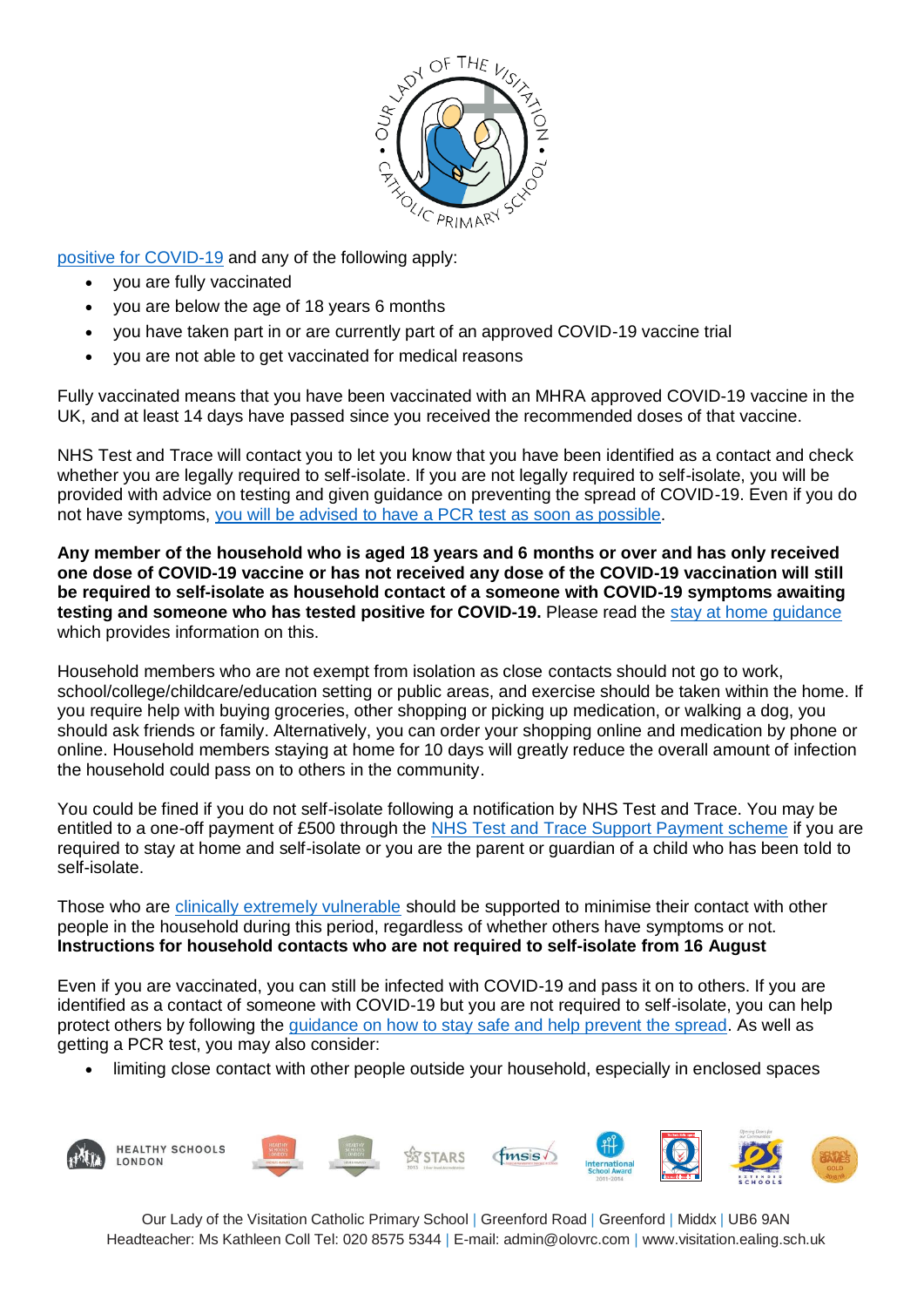

- wearing a face covering for those aged 11 and over in crowded places such as school/college/public transport
- limiting contact with anyone who is clinically extremely vulnerable
- taking part in [regular](https://www.gov.uk/order-coronavirus-rapid-lateral-flow-tests) LFD testing

You should follow this advice while the person in your household with COVID-19 is self-isolating.

If you are a health or social care worker or a student undertaking a work placement who has been identified as a household contact and are exempt from self-isolation, there is [additional guidance](https://www.gov.uk/government/publications/covid-19-management-of-exposed-healthcare-workers-and-patients-in-hospital-settings/covid-19-management-of-exposed-healthcare-workers-and-patients-in-hospital-settings)  [available](https://www.gov.uk/government/publications/covid-19-management-of-exposed-healthcare-workers-and-patients-in-hospital-settings/covid-19-management-of-exposed-healthcare-workers-and-patients-in-hospital-settings) that you should follow to reduce the risk of spread of COVID-19 in these settings.

If you develop [symptoms](https://www.gov.uk/government/publications/covid-19-stay-at-home-guidance/stay-at-home-guidance-for-households-with-possible-coronavirus-covid-19-infection#symptoms) at any time, even if these are mild, self-isolate immediately, [arrange to have a](https://www.gov.uk/get-coronavirus-test)  [COVID-19](https://www.gov.uk/get-coronavirus-test) PCR test and follow the [guidance for people with COVID-19 symptoms.](https://www.gov.uk/government/publications/covid-19-stay-at-home-guidance/stay-at-home-guidance-for-households-with-possible-coronavirus-covid-19-infection#SymptomsPositiveTest)

## **For most people, coronavirus (COVID-19) will be a mild illness.**

If your child does develop symptoms, you can seek advice from the nhs.uk website at [https://www.nhs.uk/conditions/coronavirus-covid-19/check-if-you-have-coronavirus-symptoms/.](https://www.nhs.uk/conditions/coronavirus-covid-19/check-if-you-have-coronavirus-symptoms/) If you are concerned about your child's symptoms, or they are worsening you can seek advice from NHS 111 at <https://111.nhs.uk/> or by phoning 111.

## **How to stop coronavirus (COVID-19) spreading**

There are things you can do to help reduce the risk of you and anyone you live with getting ill with coronavirus (COVID-19):

- get vaccinated everyone aged 18 and over can [book COVID-19 vaccination appointments](https://www.nhs.uk/conditions/coronavirus-covid-19/coronavirus-vaccination/book-coronavirus-vaccination/) now and 16-17 year olds are being offered 1 dose of the vaccination by 23 August
- wash your hands with soap and water or use hand sanitiser regularly throughout the day
- cover your mouth and nose with a tissue or your sleeve (not your hands) when you cough or sneeze
- put used tissues in the bin immediately and wash your hands afterwards
- meet people outside and avoid crowded areas
- open doors and windows to let in fresh air if meeting people inside
- wear a face covering if aged 11 and over when it's hard to stay away from other people particularly indoors or in crowded places